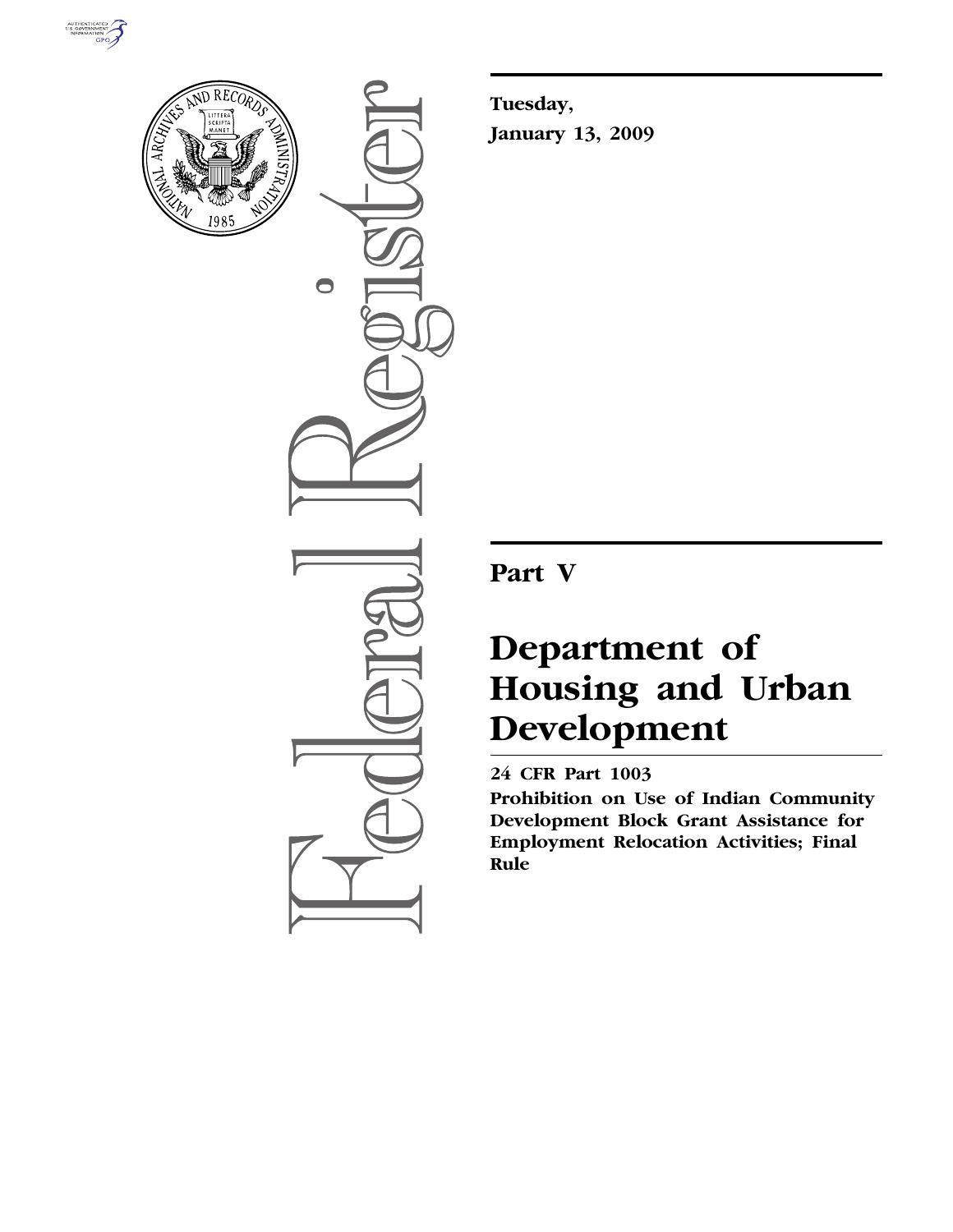# **DEPARTMENT OF HOUSING AND URBAN DEVELOPMENT**

# **24 CFR Part 1003**

**[Docket No. FR–5115–F–02]** 

# **RIN 2577–AC78**

# **Prohibition on Use of Indian Community Development Block Grant Assistance for Employment Relocation Activities; Final Rule**

**AGENCY:** Office of the Assistant Secretary for Public and Indian Housing, HUD. **ACTION:** Final rule.

**SUMMARY:** This rule amends HUD's regulations for the Indian Community Development Block Grant (ICDBG) program by prohibiting Indian tribes and Alaska Native villages from using ICDBG funds to facilitate the relocation of for-profit businesses from one labor market area to another, if the relocation is likely to result in significant job loss. More specifically, the rule prohibits Indian tribes and Alaska Native villages from using ICDBG funds for ''job pirating'' activities that are likely to result in significant job loss. ''Job pirating,'' in this context, refers to the use of ICDBG funds to lure or attract a business and its jobs from one community to another. To prevent the rule from having an effect in situations where the relocation of a business causes only an insignificant loss of jobs, the rule provides that a loss of 25 or fewer jobs from an area, as a result of an ICDBG-funded economic development project, would not constitute a significant loss of jobs. This rule follows a September 8, 2008, proposed rule, for which no public comments were received. This rule adopts the proposed rule without change.

**DATES:** *Effective Date:* February 12, 2009.

#### **FOR FURTHER INFORMATION CONTACT:**

Deborah Lalancette, Director, Office of Grants Management, Office of Native American Programs, 1670 Broadway, 23rd Floor, Denver, CO 80202, telephone number 303–675–1600 (this is not a toll-free number). Hearing- or speech-impaired individuals may access this number through TTY by calling the Federal Information Relay Service tollfree at 800–877–8339.

# **SUPPLEMENTARY INFORMATION:**

### **I. Background**

Title I of the Housing and Community Development Act of 1974, as amended, (42 U.S.C. 5301–5320) (1974 HCD Act)

establishes the statutory framework for the Community Development Block Grant (CDBG) program. Section 106(a)(1) of the 1974 HCD Act authorizes grants to Indian tribes for the ICDBG program. HUD's regulations implementing the ICDBG program are located at 24 CFR part 1003 (entitled ''Community Development Block Grants for Indian Tribes and Alaska Native Villages''). The purpose of the ICDBG program is the development of viable Indian and Alaska Native communities, including the creation of decent housing, suitable living environments, and economic opportunities primarily for persons with low and moderate incomes. Grantees may use their ICDBG funds for activities authorized by section 105(a) of the 1974 HCD Act.

Section 588 of the Quality Housing and Work Responsibility Act of 1998 amended section 105 of the 1974 HCD Act (42 U.S.C. 5305). Specifically, section 588 added to section 105 a new subsection (h) entitled ''Prohibition on Use of Assistance for Employment Relocation Activities.'' This subsection prohibits the use of CDBG funds to facilitate the relocation of for-profit businesses from one labor market area to another, if the relocation is likely to result in significant job loss. Subsection (h) states:

(h) Prohibition on Use of Assistance for Employment Relocation Activities— Notwithstanding any other provision of law, no amount from a grant under section 106 made in fiscal year 1999 or any succeeding fiscal year may be used to assist directly in the relocation of any industrial or commercial plant, facility, or operation, from 1 area to another area, if the relocation is likely to result in a significant loss of employment in the labor market area from which the relocation occurs.

Applicants for ICDBG grants have been notified of this statutory requirement in annual Notices of Funding Availability.

# **II. The September 8, 2008, Proposed Rule**

On September 8, 2008, at 73 FR 52166, HUD published a rule that proposed to implement subsection (h) of the 1974 HCD Act by revising HUD's ICDBG program regulations in 24 CFR part 1003. The rule proposed to establish a new § 1003.209 (entitled ''Prohibition on Use of Assistance for Employment Relocation Activities''), which would describe the ICDBG jobpiracy provisions. The September 8, 2008, rule also proposed to amend § 1003.505 (entitled ''Records to be Maintained''), to ensure that appropriate recordkeeping requirements are met. The preamble to the September 8, 2008,

proposed rule provides at 73 FR 52166 through 52168, a more detailed discussion of the specific regulatory amendments proposed to be made to 24 CFR part 1003.

The September 8, 2008, proposed rule provided a 60-day public comment period. HUD received no public comments by the date of the close of the public comment period on November 7, 2008.

# **III. This Final Rule**

At this final rule stage, HUD adopts the proposed rule without change.

#### **IV. Findings and Certifications**

# *Paperwork Reduction Act*

The information collection requirements contained in this rule have been submitted to the Office of Management and Budget (OMB) for review and approval under the Paperwork Reduction Act of 1995 (44 U.S.C. 3501–3520), and assigned OMB control number 2577–0191.

### *Environmental Impact*

A Finding of No Significant Impact with respect to the environment was made at the proposed rule stage in accordance with HUD regulations at 24 CFR part 50, which implement section 102(2)(C) of the National Environmental Policy Act of 1969 (42 U.S.C. 4332(2)(C)). The Finding of No Significant Impact remains applicable to this final rule and is available for public inspection between the hours of 8 a.m. and 5 p.m. eastern time on weekdays in the Regulations Division, Office of General Counsel, Department of Housing and Urban Development, 451 7th Street, SW., Room 10276, Washington, DC 20410–0500.

#### *Regulatory Flexibility Act*

The Regulatory Flexibility Act (RFA) (5 U.S.C. 601 *et seq.*) generally requires an agency to conduct a regulatory flexibility analysis of any rule subject to notice and comment rulemaking requirements, unless the agency certifies that the rule will not have a significant economic impact on a substantial number of small entities. There are no anti-competitive discriminatory aspects of the rule with regard to small entities and there are no unusual procedures that would need to be complied with by small entities. Accordingly, the undersigned certifies that this rule will not have a significant economic impact on a substantial number of small entities.

# *Executive Order 13132, Federalism*

Executive Order 13132 (entitled ''Federalism'') prohibits an agency from